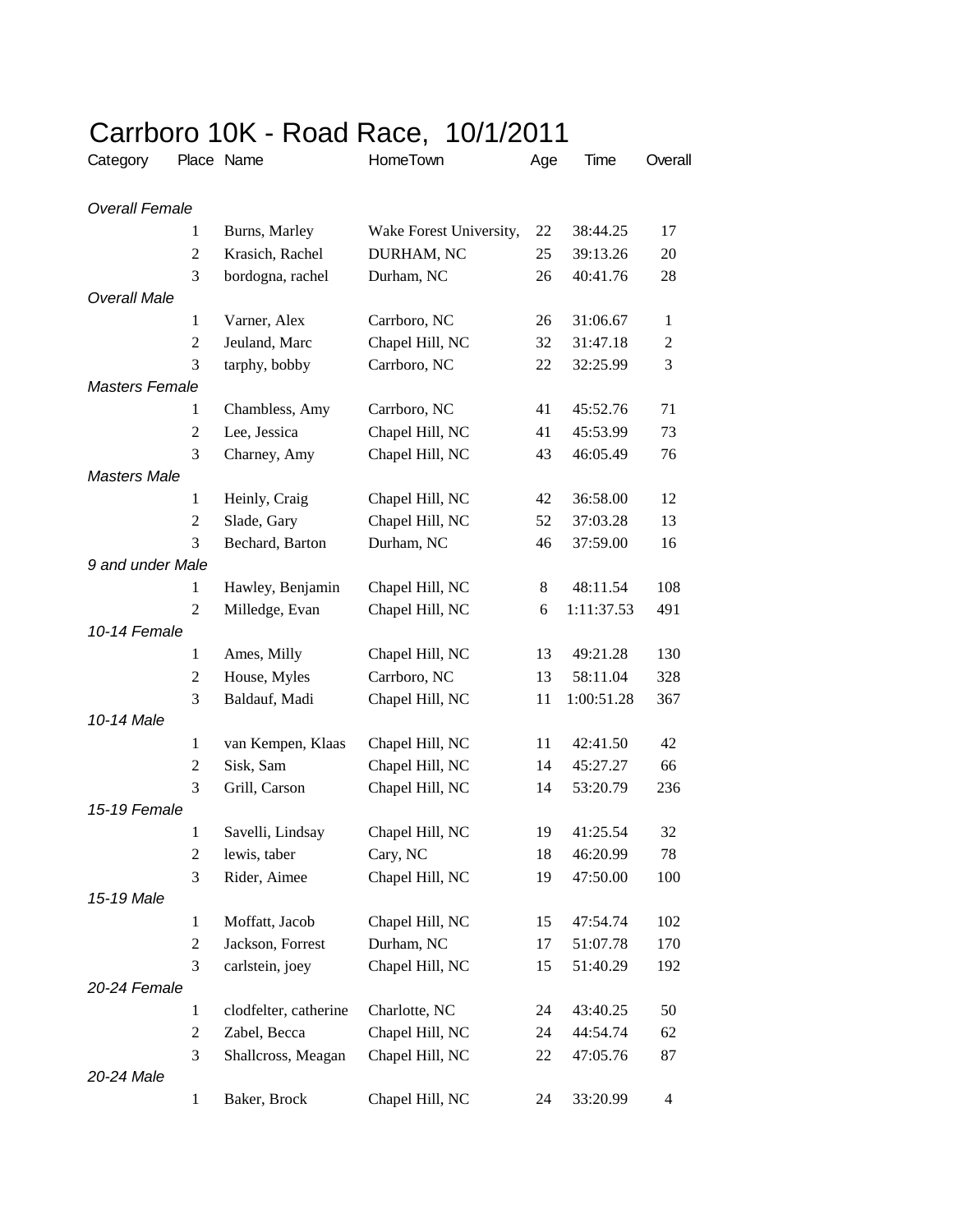|              | $\overline{c}$ | Keyserling, Kaleb                | Chapel Hill, NC | 24     | 33:26.00 | 5      |
|--------------|----------------|----------------------------------|-----------------|--------|----------|--------|
|              | 3              | Carr, Jarrett                    | Raleigh, NC     | $20\,$ | 34:28.99 | 6      |
| 25-29 Female |                |                                  |                 |        |          |        |
|              | 1              | Heavner, Whitney                 | Chapel Hill, NC | 27     | 42:57.25 | 45     |
|              | $\overline{c}$ | Thornton, Meghan                 | Pittsboro, NC   | 26     | 47:41.75 | 97     |
|              | 3              | Knechtges, Megan                 | Apex, NC        | 25     | 47:51.24 | 101    |
| 25-29 Male   |                |                                  |                 |        |          |        |
|              | $\mathbf{1}$   | Ornelas, Victor                  | Durham, NC      | 26     | 35:14.00 | 9      |
|              | $\mathfrak{2}$ | Timp, Kevin                      | Chapel Hill, NC | 27     | 36:50.99 | 11     |
|              | 3              | Kikuchi, David                   | Carrboro, NC    | 27     | 37:15.75 | 14     |
| 30-34 Female |                |                                  |                 |        |          |        |
|              | $\mathbf{1}$   | hance, elizabeth                 | Carrboro, NC    | 34     | 43:04.76 | 46     |
|              | $\overline{c}$ | Chabot, Mia                      | Durham, NC      | 31     | 43:18.51 | 49     |
|              | 3              | Cunningham, Melissa Carrboro, NC |                 | 32     | 45:07.26 | 64     |
| 30-34 Male   |                |                                  |                 |        |          |        |
|              | $\mathbf{1}$   | Nash, David                      | Chapel Hill, NC | 32     | 34:44.74 | $\tau$ |
|              | $\overline{c}$ | Useem, Greg                      | Chapel Hill, NC | 30     | 39:35.52 | 24     |
|              | 3              | Siedhoff, Matthew                | Chapel Hill, NC | 32     | 41:10.00 | 31     |
| 35-39 Female |                |                                  |                 |        |          |        |
|              | $\mathbf{1}$   | Weiler, Tina                     | Chapel Hill, NC | 38     | 44:52.76 | 61     |
|              | $\overline{c}$ | Woods, Jennifer                  | Chapel Hill, NC | 35     | 45:59.00 | 75     |
|              | 3              | Woolson, Sandra                  | Chapel Hill, NC | 36     | 46:33.74 | 83     |
| 35-39 Male   |                |                                  |                 |        |          |        |
|              | $\mathbf{1}$   | Dunson, David                    | Chapel Hill, NC | 39     | 36:28.51 | 10     |
|              | $\overline{c}$ | Zhang, Baoxin                    | Chapel Hill, NC | 39     | 42:34.99 | 39     |
|              | 3              | Babcock, Ryan                    | RALEIGH, NC     | 36     | 42:39.02 | 41     |
| 40-44 Female |                |                                  |                 |        |          |        |
|              | 1              | Bryan, May                       | Chapel Hill, NC | 40     | 47:08.24 | 90     |
|              | $\overline{c}$ | Wood, Wendy                      | Chapel Hill, NC | 40     | 49:15.28 | 128    |
|              | 3              | Hickerson, Michelle              | Chapel Hill, NC | 42     | 49:34.29 | 134    |
| 40-44 Male   |                |                                  |                 |        |          |        |
|              | $\mathbf{1}$   | Scribner, Andrew                 | DURHAM, NC      | 43     | 42:18.99 | 36     |
|              | $\overline{c}$ | Wiltberger, Thomas               | Carrboro, NC    | 41     | 42:30.74 | 38     |
|              | 3              | Cohn, Dov                        | Chapel Hill, NC | 42     | 43:05.49 | 47     |
| 45-49 Female |                |                                  |                 |        |          |        |
|              | $\mathbf{1}$   | Saussy, Casey                    | Chapel Hill, NC | 47     | 48:54.29 | 121    |
|              | $\overline{c}$ | Savelli, Katie                   | Chapel Hill, NC | 46     | 49:05.29 | 123    |
|              | 3              | Clark, Anne                      | Chapel Hill, NC | 45     | 49:25.54 | 132    |
| 45-49 Male   |                |                                  |                 |        |          |        |
|              | 1              | McGahan, Patrick                 | Chapel Hill, NC | 47     | 38:57.76 | 19     |
|              | $\overline{c}$ | Hinton, John                     | Chapel Hill, NC | 49     | 39:16.25 | 21     |
|              | 3              | Mead, Russell                    | Chapel Hill, NC | 46     | 39:42.52 | 25     |
| 50-54 Female |                |                                  |                 |        |          |        |
|              | $\mathbf{1}$   | Yeingst, Vicky                   | Cary, NC        | 52     | 50:10.28 | 145    |
|              | 2              | Meyer, Jaye                      | Chapel Hill, NC | 50     | 57:44.04 | 317    |